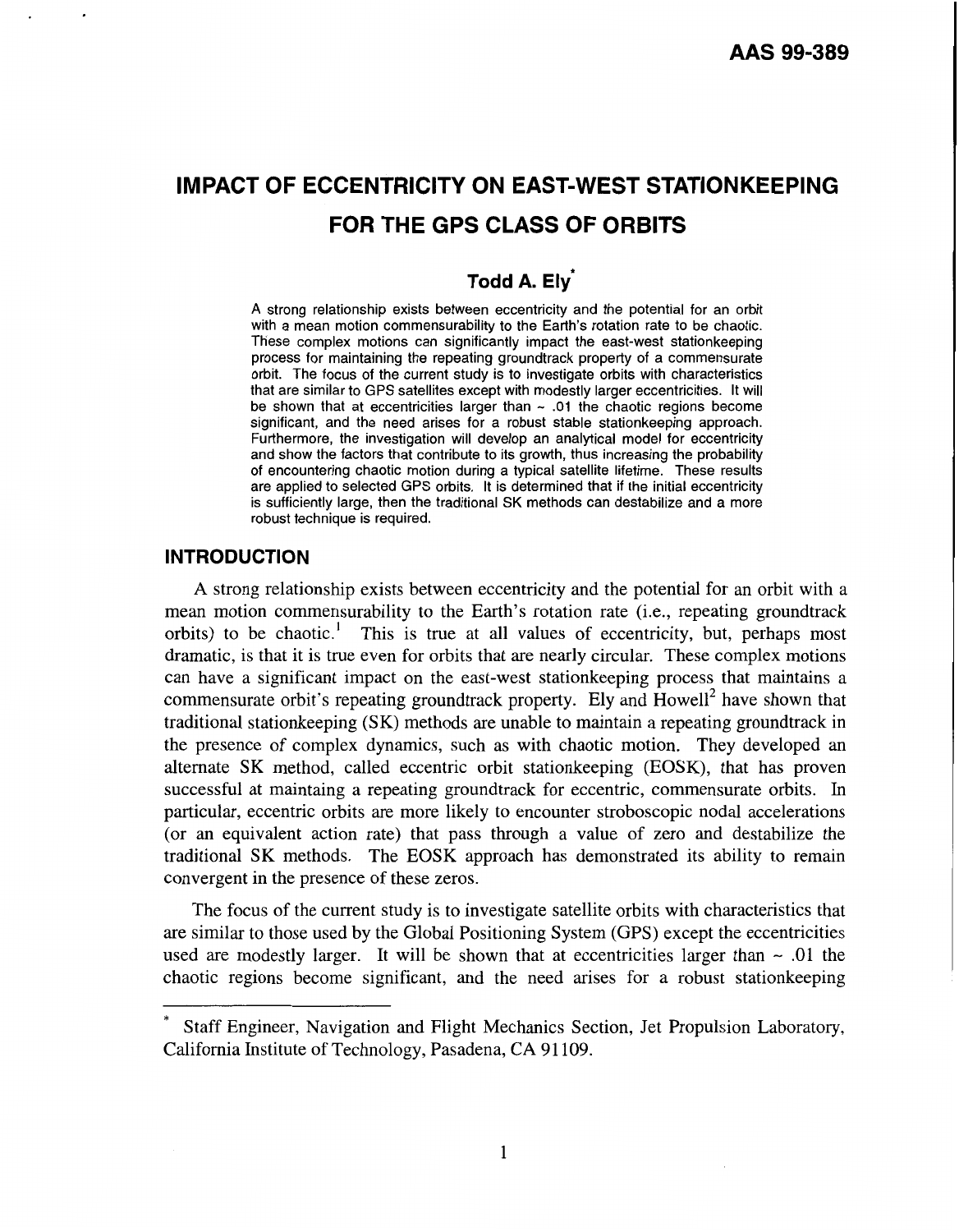<span id="page-1-0"></span>approach, such as the EOSK approach. Furthermore, the investigation reveals that the influence of luni-solar perturbations and tesseral perturbations (with a stationary stroboscopic node) contribute to the growth of eccentricity, and, thus, increases the probability of encountering nodal accelerations that pass through a zero. Selected GPS orbits are examined and found, given certain conditions on initial values, to need the EOSK algorithm to maintain track.

### **FORMAL MODEL DEFINITION**

**A** general long period dynamical model for the orbits considered in this study can be represented formally as an integrable Hamiltonian  $H_a(I)$  being perturbed by additional conservative terms  $\epsilon H_1(I, \epsilon)$ . The following is a brief summary of the relevant perturbations, a detailed development of the model can be found in reference [3]. The Hamiltonian is transformed into a set of action/angle variables  $(I, \theta)$  that prove convenient for studying mean motion resonances with the Earth.<sup>1</sup> Included in  $H<sub>o</sub>$  is the inverse square gravity term from a spherical Earth, a secular term due to the Earth's oblateness (i.e., the potential energy term  $V^{\circ\epsilon}$ ), and an additional term introduced because the reference frame is fixed in the Earth and rotates with it. The perturbation  $\epsilon H_1(I, \theta)$  includes long period potential energy terms from the Earth's tesseral harmonics (longitude dependent)  $V^7$ , the Earth's zonal harmonics (longitude independent)  $V^{\sharp}$ , the Moon's harmonics  $V^{\sharp}$ , and the Sun's harmonics  $V^{\sharp}$ . Note, the superscript *08* is used when referring to Earth oblateness, **7** for tesseral terms, *9* for zonal terms,  $\angle$  for lunar quantities, and  $\angle$  for solar quantities. Formally, the Hamiltonian takes the following form,

$$
H = H_o(I) + \varepsilon H_1(I, \theta),\tag{1}
$$

$$
H = -\frac{s_o^2 \mu^2}{2I_1^2} - \dot{\theta}_e I_1 + V^{\circ \varepsilon} (I_1, I_2, I_3) + \sum V^7 (I_1, I_2, I_3, \lambda, \omega) + \sum V^7 (I_1, I_2, I_3, \omega) + \sum V^4 (I_1, I_2, I_3, \omega, \Omega, \Omega_z) + \sum V^5 (I_1, I_2, I_3, \omega, \Omega, \Omega_z),
$$
\n(2)

where the action/angle pairs are defined as follows,

$$
I_1 = s_o L = s_o \sqrt{\mu a}, \qquad \lambda = \frac{1}{s_o} (M + \omega) - (\theta_e - \Omega);
$$
  
\n
$$
I_2 = L\sqrt{1 - e^2} - L, \qquad \omega; \qquad (3)
$$
  
\n
$$
I_3 = L\sqrt{1 - e^2} \cos i - s_o L, \quad \Omega.
$$

The variables  $(a, e, i, M, \omega, \Omega)$  represent the classical elements defining the mean orbit associated with a given trajectory. Additionally, *s,* is the integer nearest the ratio: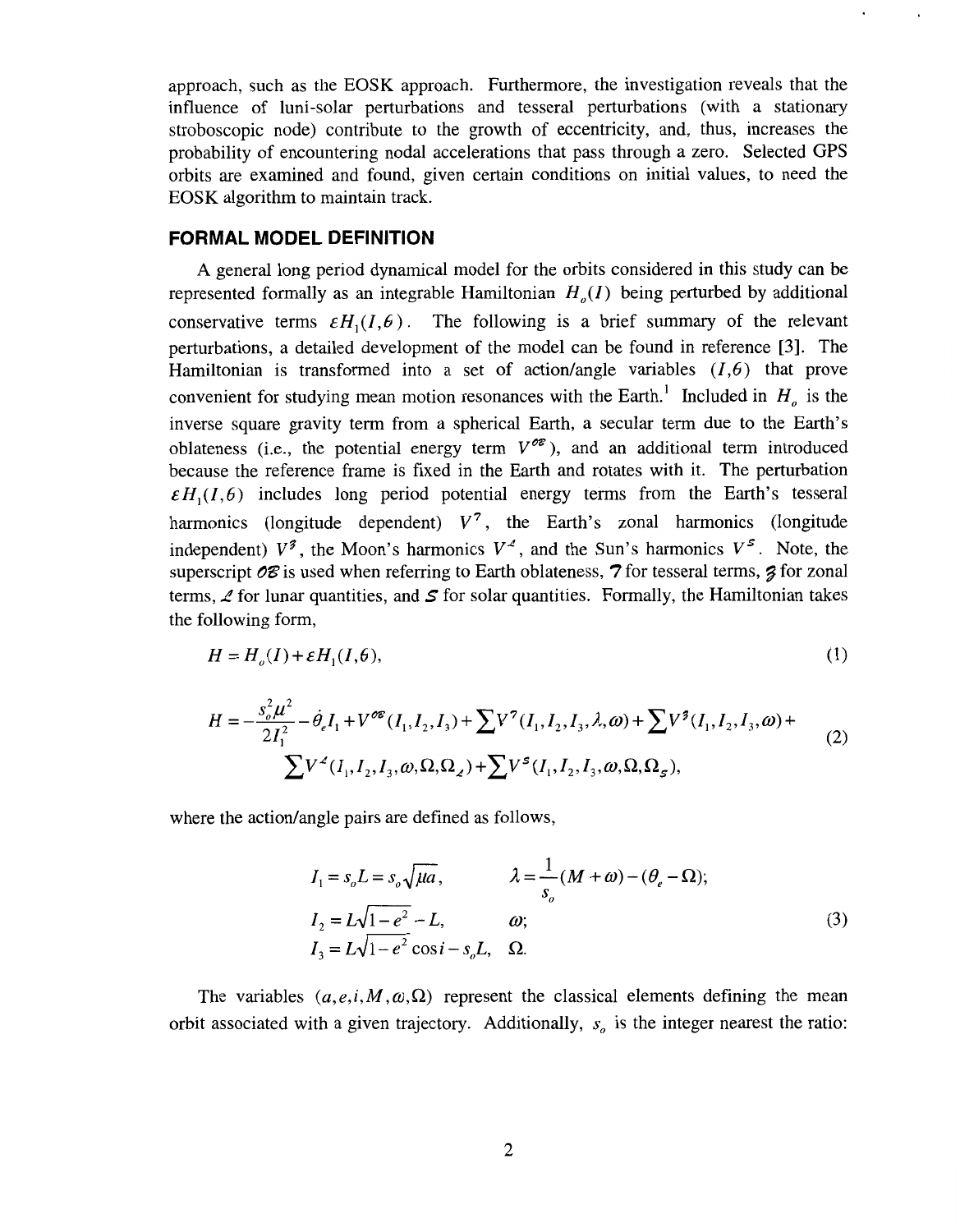<span id="page-2-0"></span>satellite mean motion over Earth rotation rate (i.e.,  $s<sub>o</sub> = 2$  is associated with a 12 hr orbit),  $\mu$  is the Earth's reduced mass,  $\theta_e$  is the Greenwich sidereal angle and  $\dot{\theta}_e$  is its associated rate. The quantity  $\Omega_{\ell}$  is the longitude of the ascending node of the lunar orbit (referenced to the ecliptic plane), and  $\Omega_{\rm s}$  is the ascending node of apparent solar orbit (referenced to the equatorial plane). Note that the angle  $\lambda$ , called the stroboscopic mean node, has a slow variation in time due to the commensurability between satellite mean motion and the Earth's rotation rate (that is,  $(\dot{M} + \dot{\omega})/s_a + \dot{\Omega} \approx \dot{\theta}_e$ ). Furthermore, the perigee  $\omega$  and the right ascension of the ascending node  $\Omega$  vary slowly, primarily because of Earth's oblateness. The ascending nodes  $\Omega$ , and  $\Omega$ , vary linearly with time.

#### **STATIONKEEPING PERFORMANCE AS A FUNCTION OF ECCENTRICITY**

**A** Poincare section is a useful tool for analyzing the relationship between eccentricity and the chaotic regions of phase space produced by an eccentric, commensurate orbit. Figure 1 displays two plots, the upper one is a Poincaré section of orbits with initial values of  $(a,e,i,\Omega,\omega,M)$  = (various periods near 12 hrs, 55°, .01, 0°, 65°, -47°); the lower plot is similar except the initial eccentricity has been increased to .02. The dynamical model used to produce the trajectories is long period with secular oblateness effects and critical tesseral harmonics up to 4'h order and degree (no other zonal and luni-solar perturbations are present). Note the existence of chaotic regions in both plots (identified by the scattered dots), and the marked increase in the complexity and extent of these regions in the plot with  $e = .02$  as compared to  $e = .01$ . Prior research has shown that the implication of these complex dynamics is that the traditional east-west stationkeeping method is much more likely to become unstable (that is, the action rate  $\dot{I}_1$  or, equivalently, the nodal acceleration  $\lambda$  changes sign during a station keeping cycle) in these regimes.<sup>2</sup> To assess this possibility, it is instructive to analyze the equations of motion associated with a satellite that is controlling its stroboscopic mean node to remain within a specified deadband region (i.e., east-west SK),

$$
\dot{I} = \sum_{q=0} m h_{lmpq}^7(a^*, e^*, i^*) \sin[m(\lambda - \lambda_{l_m})] + \sum_{q \neq 0} m h_{lmpq}^7(a^*, e^*, i^*) \sin[m(\lambda - \lambda_{l_m}) - q\omega(t)], \quad (4a)
$$

$$
\dot{\lambda} = -\frac{3}{s_o^2 a^{*2}} I,\tag{4b}
$$

$$
\dot{\omega} \equiv \dot{\omega}_{\rm sec} = \frac{\partial H_o}{\partial I_2^*} = \frac{3}{2} \frac{J_2 n^*}{\left(1 - e^{*2}\right)^2} \left(\frac{R_e}{a^*}\right)^2 \left(2 - \frac{5}{2}\sin^2 i^*\right)
$$
(4c)

Equation (4) represents a local dynamical model that is reduced from Equation (I), the reduction procedure can be found in reference [2]. It has 3/2-Degrees of Freedom (DOF) with phase variables that include the action  $I = I_1 - I_1^* = s_0(L - L^*) \approx$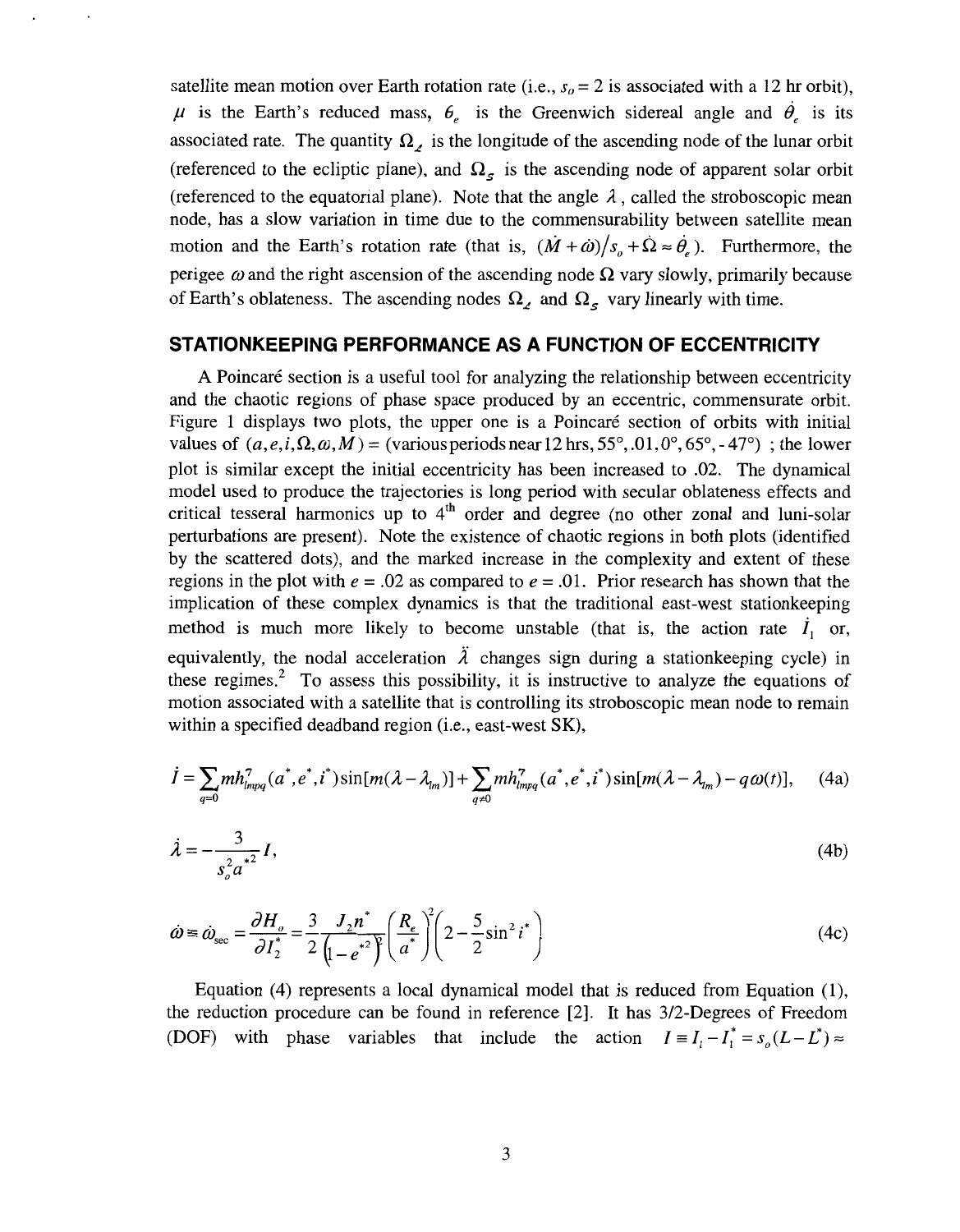| <b>Sat ID</b> | $\Omega$ (deg) | $u = \omega + M$ (deg) | $\lambda$ (deg) |
|---------------|----------------|------------------------|-----------------|
| A4            | 188.089        | 58.638                 | 14.698          |
| E2            | 68.089         | 319.428                | 25.093          |
| יר            | 308.089        | 28.628                 | 119.693         |
| B3            | 248.089        | 326.808                | 208.783         |

**Table 1:** GPS Satellite Locations Nearest Action Rate Zeros

 $s_n\sqrt{\mu/a^*}(a-a^*)/2$ , the stroboscopic mean node  $\lambda$ , and perigee  $\omega$ . The starred '\*' parameters represent values of the associated variable at the location of the exact commensurability between the secular rates, that is  $\lambda = 0$ . Proceeding in a manner similar to the classical control strategy, the node in **Eq.** (4a) is fixed to a specified nominal value  $\lambda$ <sub>n</sub>. It is around this nominal value that the station keeping process controls the orbit to remain inside of a specified deadband region  $\Delta \lambda$ . Within the deadband the node is allowed to drift. Stationkeeping maneuvers are performed when the orbit drifts to a boundary of the deadband. Utilization of this control strategy changes the nature of the dynamic response of the perturbing tesseral harmonics  $(h_{lmnq}^7(\cdot) \sin(\cdot)$  in Eq. (4a)). Because  $\lambda$  is nearly stationary, the terms with  $q=0$  can be considered constant. However, the terms with  $q \neq 0$  are nonautonomous because of their dependence on perigee (a time varying quantity). This functional dependence on time invalidates two fundamental assumptions in the classical stationkeeping method: the nodal time history is not symmetric around the exact resonance value, and the nodal acceleration is not guaranteed to have a constant sign within a cycle (or, equivalently, the action rate can pass through a value of zero).

To determine regions of phase space that have the potential to encounter a passage through an action rate zero set Eq. (4a) equal to zero. The result yields a function of node  $\lambda$  and perigee  $\omega$  that is parameterized by eccentricity when the semi-major axis is set to the exact resonance value *a\** and the inclination is specified. In the case of a GPS orbit, the resonant semi-major axis takes the value 26560 km (i.e., a 12 hr orbit), and the inclination is set to  $55^\circ$ . Figure 2 plots the location of the action rate zeros for selected values of eccentricity. Note that the behavior of these locations becomes increasingly complex with a modest growth in eccentricity. Now, at an inclination of 55°, perigee varies in a nearly secular fashion, and, for a mission lifetime of 10 years it can be expected to change by  $\sim 100^{\circ}$ . Hence, if a satellite initial condition is placed near a line of zeros with an irregular shape, there exists an increased possibility of encountering the zero as perigee evolves. This possibility also becomes greater with an increase of initial eccentricity.

To investigate this two examples are considered using elements selected from the GPS constellation, $4$  but with eccentricities that are modified slightly from the ideal circular case. Some of the mean elements that are common to all the satellites in the GPS constellation include semi-major axis and the inclination, which take the values defined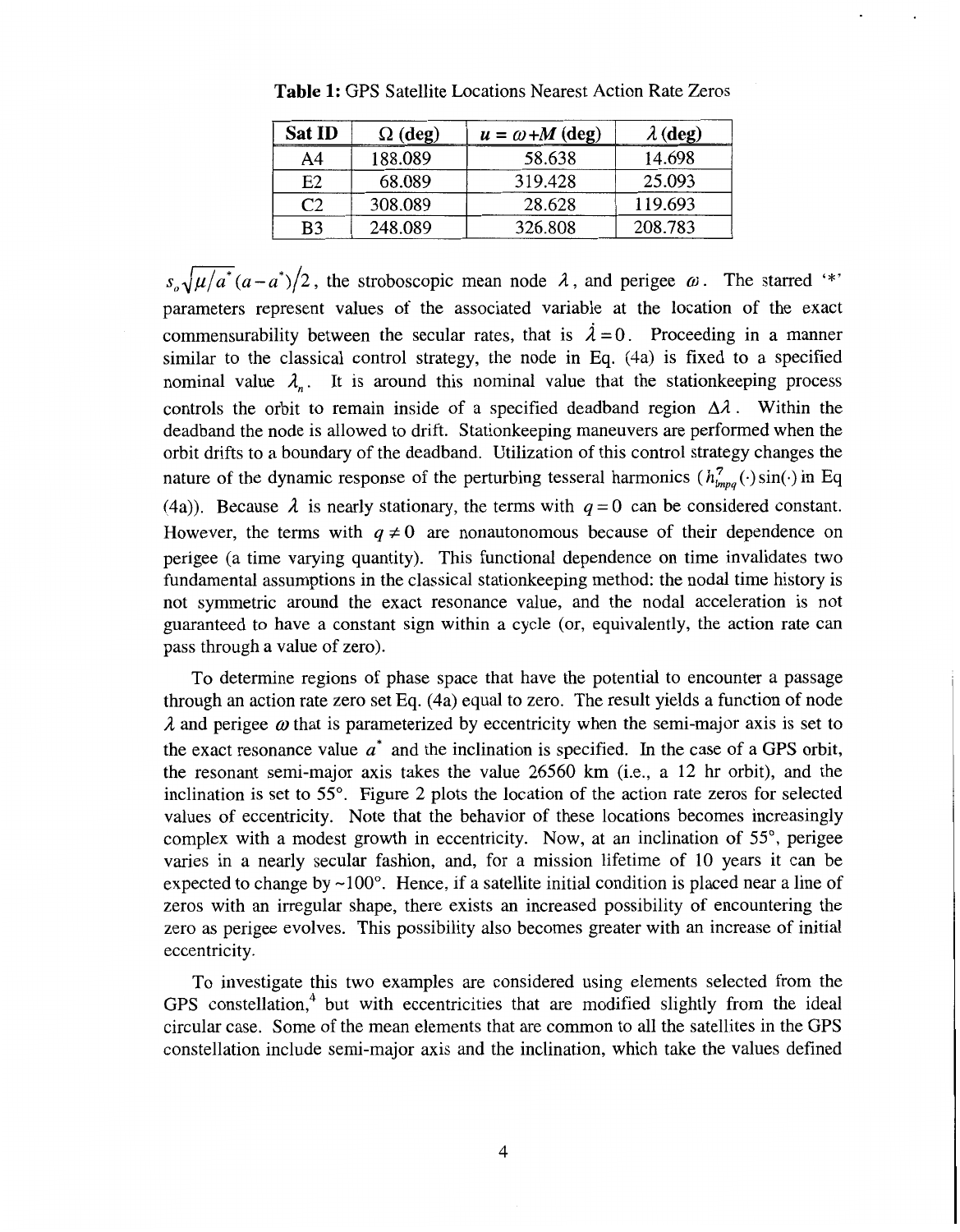previously. The elements that are unique for each satellite in the constellation include the ascending node  $\Omega$  and the argument of latitude  $(u = \omega + M)$ . These elements are carefully selected *so* that the GPS constellation can achieve its required coverage objectives (i.e., 4 satellites inview at any ground station at all times). On the other hand, specifications for eccentricity and perigee are secondary. Optimally, eccentricity should be zero, and perigee would be undefined. However, this is an idealized situation that is never realized in practice. The actual orbits always posses some latent eccentricity, and, hence, a value for perigee. Indeed, the GPS program has a requirement to inject into the final drift orbit with an eccentricity no greater than .012.<sup>4</sup> Thus, it is entirely possible that a particular combination of elements could yield a situation where the node will encounter a zero. Table 1 lists those satellites in the planned GPS constellation<sup>4</sup> that have values of the stroboscopic mean node nearest the action rate zero locations, as shown in Figure 2. These orbits have the most potential to encounter SK instabilities in their lifetimes. Note the epoch associated with the elements is April 15, 1999, this yields a mean Earth sidereal angle of  $\theta = 202.71^{\circ}$ . The two cases studied are associated with satellite ID A4. In the first case the initial eccentricity has a value of .01, and in the second it is initially .02. In both cases perigee has been set to zero. The selected deadband region has a width of  $4^{\circ}$  and a nominal nodal value of  $\lambda_n = 14.698^{\circ}$ . The boxes shown in Figure2 for  $e = .01$ , and .02 have sides with lengths equal to the deadband and a 100' change in perigee (i.e., a 10 yr mission). The boxes indicate the possibility of encountering an action rate zero during the lifetime of a mission. Examination of Figure 2 shows that the selected initial conditions are such that the  $1^{st}$  case, with  $e = .01$ , does not encounter a zero over the satellite lifetime, and the  $2<sup>nd</sup>$  case, with  $e = .02$ , does.

Both cases utilize the Eccentric Orbit Stationkeeping (EOSK) algorithm developed in reference [2] for use with orbits that encounter action rate zeros. The controlled orbits are simulated for several thousands days with the results for semi-major axis, eccentricity, and node shown in Figures 3 and 4. The force model used in the propagation includes tesseral, zonal, lunar, and solar effects. In Figure 3, as expected, the trajectory does not encounter an action rate equal to zero, thus the nodal history exhibits the traditional 'scallop' shape. In the second case, the trajectory passes through an action rate equal to zero, as seen in Figure 4. Evidence of this can be seen in the irregular nodal histories during the second cycle from 1100 to 2400 days. This is typical of the EOSK algorithm as it changes its grazing and burn boundaries to accommodate the sign change in the nodal acceleration. The EOSK algorithm is successful at keeping the node within the desired deadband region during the entire mission. It is important to note that, for this set of initial conditions, the traditional east-west stationkeeping algorithm would have become unstable during the 2"d cycle, and would *not* have been able to maintain the node within the desired deadband region. The other point of note is the behavior of eccentricity, in the first case there was a variation of approximately  $\Delta e \sim 0.003$  and in the second the variation was  $\sim$  .004. Clearly, a different value for initial perigee or epoch coupled with a shift in eccentricity could bring the orbit into a regime where an action rate zero can occur during the mission lifetime. A better understanding of the behavior of eccentricity is desirable so that the SK instability issue can be more thoroughly assessed.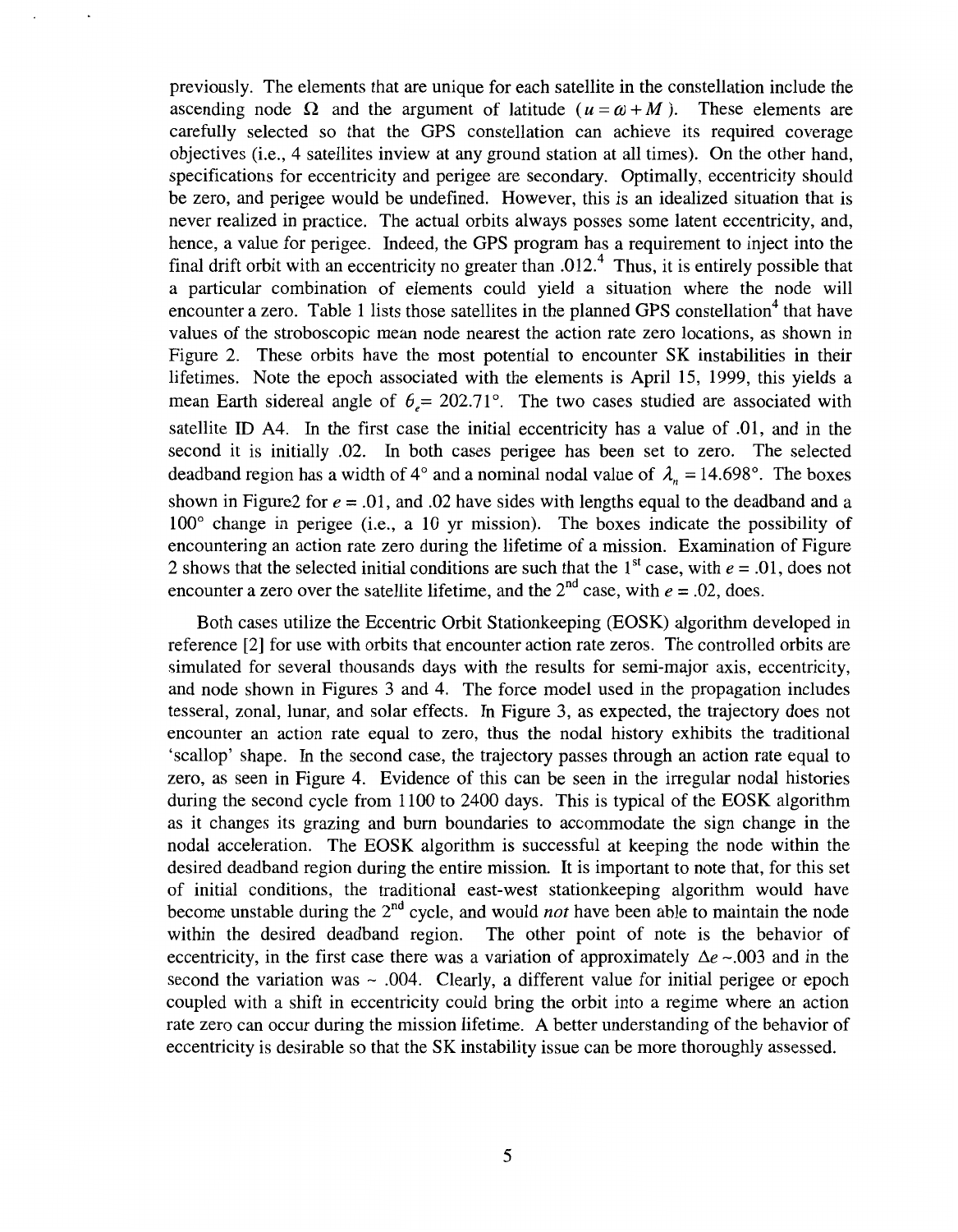### **LONG TERM ECCENTRICITY BEHAVIOR**

The previous discussion illustrated the central role that eccentricity has in determining the possibility of an encounter with an action rate zero. Thus, it would be beneficial to develop an analytical representation for the behavior of eccentricity as a function of time. Much has been published in this area, and it is conventional wisdom that luni-solar perturbations can have a significant impact on the behavior of eccentricity. Giacaglia' has written a thorough review of nearly 40 years of published results regarding the effects of luni-solar perturbations on artificial satellite orbits. However, most prior work has not dealt with the issue of lunar resonance overlap and its consequences on long-term eccentricity behavior. Ely and Howell<sup>3</sup> have shown that there exists an intricate web of luni-solar resonances that can interact to produce chaotic and diffusive motion. The locations of the significant resonances can be located by analyzing linear combinations of the form  $m_1\dot{\omega} + m_2\dot{\Omega} + m_3\dot{\Omega}$ ,  $\approx 0$  or  $m_1\dot{\omega} + m_2(\dot{\Omega} - \dot{\Omega}_s) \approx 0$ , where  $(m_1, m_2, m_3)$  represent a vector of numbers. The resonance interactions have dominant effects on the extremely long term behaviors of  $\{e, i, \omega, \Omega\}$ . Eventhough the time scale for such motions are typically much longer than that of a satellite mission, it is instructive to understand the nature of the global dynamics and the time scales necessary to observe these dynamics. With this information it is possible to assess the time scales that an asymptotic theory will be valid. That is a first order averaging approach yields a solution that is accurate to  $O(\epsilon)$ on time scales of order  $O(1/\varepsilon)$ . An analysis of the potential for chaos and/or diffusion allows for a more quantitative assessment of this time scale.

To illustrate the phenomena a selected GPS-like initial condition,  $(a, e, i, \omega, \Omega, M)$  = (26560 km, .02., 55 $^{\circ}$ , 0 $^{\circ}$ , 8 $^{\circ}$ , 52 $^{\circ}$ ), is propagated for approximately 60,000 years. The dynamical model used consists of only long period luni-solar perturbations (geopotential terms other than secular oblateness are not present). This yields a set of dynamical equations that are not stiff, hence amenable to such a long term propagation. To illustrate the behavior of the motion, the inclination and eccentricity are sampled on returns to a specified ascending node value (arbitrarily selected to be  $100^{\circ}$ ), and plotted as a point on the inclination/eccentricity plane. The time span between consecutive points is approximately 20 years. The results are shown in Figure 5 as an array of plots. Each plot is a snap shot in time. The upper left plot represents the first 500 samples ( $\sim$  9950 years), and the lower left includes all 3000 samples ( $\sim$  59,692 years). Also shown on the plots are the locations of the significant luni-solar resonances (i.e.,  $m_1\dot{\omega} + m_2\dot{\Omega} + m_3\dot{\Omega}$ ,  $\approx 0$  or  $m_1\dot{\omega} + m_2(\dot{\Omega} - \dot{\Omega}_s) \approx 0$ ) as functions of inclination and eccentricity. They appear as the complex web of intersecting lines. The initial condition is indicated on the diagram and is located near the dominant luni-solar resonances that impact the GPS constellation. Specifically, the largest nearby resonance is associated with luni-solar harmonic terms that have an angular argument of  $(2\omega + \Omega)$ . The straight line at the 56° inclination (at all eccentricities) identifies the resonance location. The other resonance is associated with a lunar harmonic with angular argument of  $(2\omega + \Omega_{\ell} - \pi)$ . This produces the curved line beginning at approximately 53.3". Clearly, for the first 1000 points the trajectory remains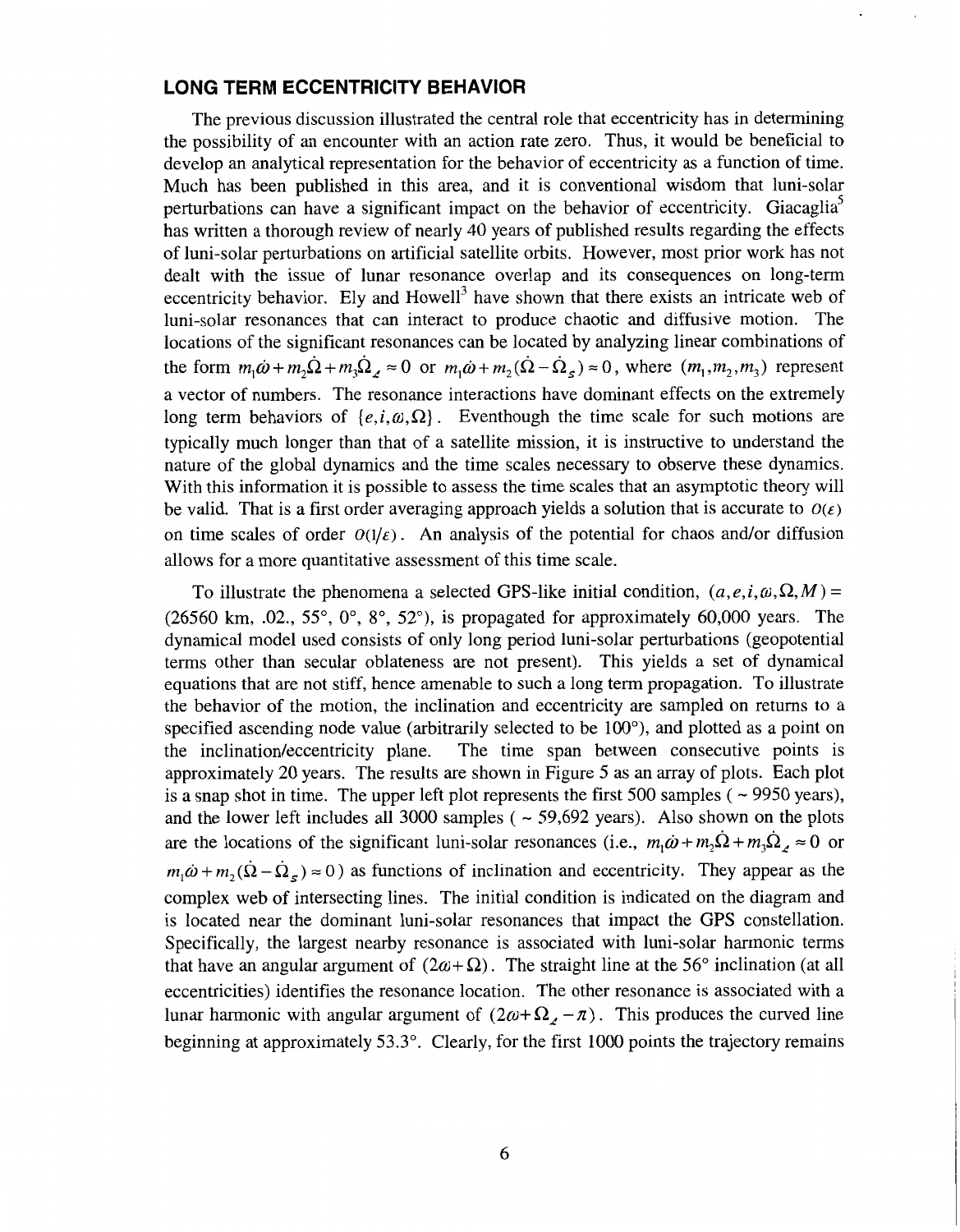confined to the region of these two resonances. The behavior is actually chaotic, however the motion does not exhibit any large scale excursions in eccentricity or inclination. Then between 1000 and 1500 samples the trajectory experiences large scale diffusion. As is typical of this type of motion, there exists a tendency for the trajectory to follow a resonance curve, and then, at an intersection with another resonance, it jumps to follow the other curve. The example also illustrates the potential for an initially near circular orbit to become nearly hyperbolic under the influence of only luni-solar perturbations.

## **ANALYTICAL ECCENTRICITY MODEL**

Since mission time scales, which are on order of  $10 - 15$  years, are much shorter than the time frames illustrated in Figure 5 it is reasonable to expect an asymptotic theory to produce qualitatively accurate eccentricity histories for the span being considered. Indeed, results will show that the analytical model developed in this study compares favorably with numerically generated results. Specifically, the behavior of eccentricity in the region of a GPS orbit is of interest; therefore the model includes only those perturbations that dominate near an inclination of 55° and with eccentricities near zero. The harmonic terms are analyzed by the magnitude of their coefficients divided by the secular rate of their angular argument (i.e., the magnitude of the harmonic coefficients of the analytically integrated solution). Those with the largest coefficients are retained. Also, note that, for the time scale of interest, the orbit is only in shallow resonance with harmonic terms of the form  $h(a, e, i) \cos(2\omega + \Omega)$ . It is sufficiently shallow that a standard perturbation method can be utilized to integrate the equation of motion that includes this term. The other resonance terms have insufficient time to impact the motion significantly, and can be neglected. **As** the previous discussion indicated, if the time scale were longer these assumptions would not be valid.

The other key feature affecting the behavior of eccentricity is associated with the tesseral harmonics. Controlling the stroboscopic node to be nearly stationary introduces a coupling between eccentricity and the tesseral harmonics that would not ordinarily exist because the time scale of the nodal advance is much faster than that of perigee. However, since the controlled nodal rate is effectively zero, the angular rate associated with the some of the tesseral harmonics can now be attributed primarily to the perigee rate. With the preceding observations in mind, a Hamiltonian of long period terms can be formulated that is specialized for the phase space region applicable to the class of orbits that are near circular and at an inclination near  $55^\circ$ . It is written formally as,

$$
H_{\text{GPS}} = V_{\text{GPS}}^{SEC} + V_{\text{GPS}}^{2} + V_{\text{GPS}}^{5} + V_{\text{GPS}}^{7} + V_{\text{GPS}}^{3},
$$
\n
$$
= \begin{cases}\nV_{\text{GPS}}^{SEC} + \\
(h_{\text{L}}^{2} + h_{\text{L}}^{5}) \cos 2\omega + h_{\text{L}}^{2} \cos 2\omega + \Omega + h_{\text{L}}^{5} \cos 2\omega + \Omega - \Omega_{\text{S}} + \\
h_{\text{L}}^{7} \sin 2\omega + h_{\text{L}}^{7} \cos 2(\lambda - \lambda_{\text{L}}^{3}) + h_{\text{L}}^{7} \sin 2\omega + \Omega_{\text{L}}^{7} \cos 2(\lambda - \lambda_{\text{L}}^{3}) + \omega + \\
h_{\text{L}}^{7} \sin 2\omega + \omega_{\text{L}}^{5} \cos 2(\lambda - \lambda_{\text{L}}^{3}) - \omega + h_{\text{L}}^{3} \cos 2(\lambda - \lambda_{\text{L}}^{3}) - \omega + \omega + \omega_{\text{L}}^{3} \cos 2(\lambda - \lambda_{\text{L}}^{3})\n\end{cases} (5)
$$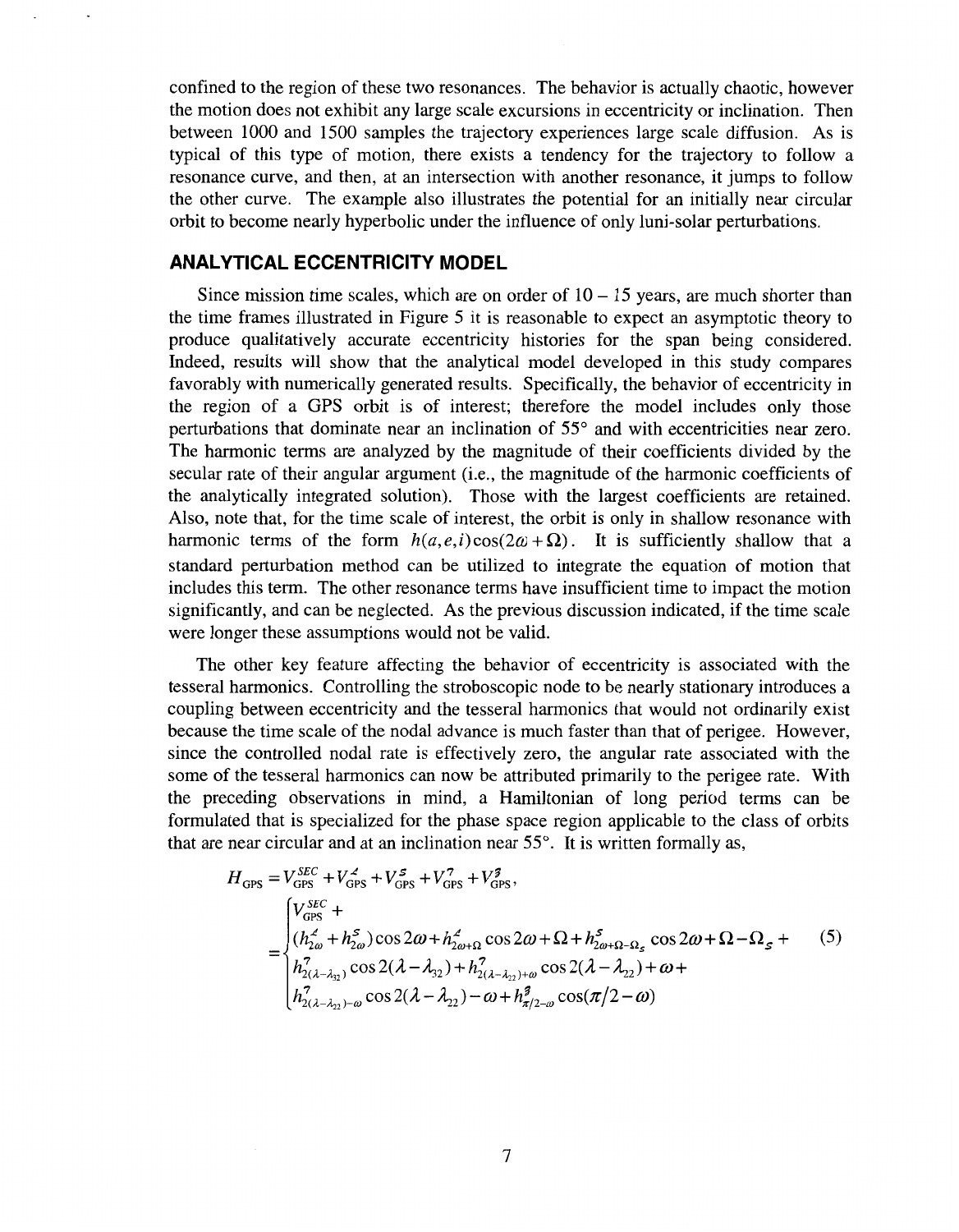where the secular term includes Earth's oblateness and luni-solar contributions. This term yields the secular rates for perigee  $\dot{\omega}_{\text{sec}}$  and the ascending node  $\dot{\Omega}_{\text{sec}}$ . The detailed equations for these rates and the long-period harmonic terms in Eq. (5) are found in the appendix. Note, that the lunar orbital parameters are referenced to the ecliptic plane, and all others (including the solar parameters) are referenced to the Earth's equatorial plane. For purposes of the analytical model, the node  $\lambda$  and solar ascending node  $\Omega_s$  are held constant. The equation of motion for eccentricity is obtained by applying following perturbation equation to **Eq.** (5),  $d\epsilon$  is of the analytical model, the node  $\lambda$  and solar ascending node  $\Omega_s$  are held<br>The equation of motion for eccentricity is obtained by applying following<br>n equation to Eq. (5),<br> $d\epsilon = \frac{\sqrt{1-e^2}(1-\sqrt{1-e^2})}{s_ona^2e} \frac{\partial$ 

on equation to Eq. (5),  
\n
$$
\frac{de}{dt} = \frac{\sqrt{1 - e^2}(1 - \sqrt{1 - e^2})}{s_o n a^2 e} \frac{\partial H}{\partial \lambda} + \frac{\sqrt{1 - e^2}}{n a^2 e} \frac{\partial H}{\partial \omega} \approx \frac{e}{2s_o n a^2} \frac{\partial H}{\partial \lambda} + \frac{1}{n a^2 e} \frac{\partial H}{\partial \omega}.
$$
\n(6)

Proceeding in the standard way, the equation of motion can be analytically integrated by holding the harmonic coefficients constant and using the secular rates to evaluate the angles as linear functions of time. The result is an equation for eccentricity that is a function of time and the initial mean elements, and, formally, takes the form,

$$
e(t) = e_o + \sum_{\{(m_1, m_2, m_3, m_4, m_5)\}} \frac{C(a_o, e_o, i_o; \text{parameters})}{m_1 \dot{\omega} + m_2 \dot{\Omega}} \left\{ \cos\left(m_1 \omega(t) + m_2 \Omega(t) + m_3 \lambda_n + m_4 \Omega_s + m_5 \frac{\pi}{2}\right) - \right\}, (7)
$$

where the set of vectors  $\{(m_1, m_2, m_3, m_4, m_5)\}$  specifies the linear combinations of angles found in Eq. (5). The coefficients  $C(a_0, e_0, i_0;$  parameters) are functions of the initial mean elements and parameters such as, the harmonic coefficients  $J_{lm}$  and the third body orbit elements.

The analytical model defined in Eq. (7) yields a convenient method for ascertaining the behavior of eccentricity over time as a function of initial values. **As** an illustrative example consider a satellite with  $(\Omega, \lambda) = (188.089^{\circ}, 19.638^{\circ})$ , this represents Sat A4 with a slightly different argument of latitude  $(u = 64.638^{\circ})$  or a slightly different defining epoch time ( $\theta_e = 197.71^\circ$ ). The initial eccentricity has been set at  $e = .01$ . Using these values, eccentricity is computed as function of the initial perigee value and time and illustrated in Figure 8. It is evident from the figure that most values of perigee below 180' yield eccentricities that grow to near .015, and above 180' many approach zero. Note there is a small region where the eccentricity is less than zero, this is an artifact of the perturbation method. **A** potential technique to avoid this is to rescale Eq. (6) by dividing by e and integrating as before. Doing so yields a function of time for eccentricity that formally has the form,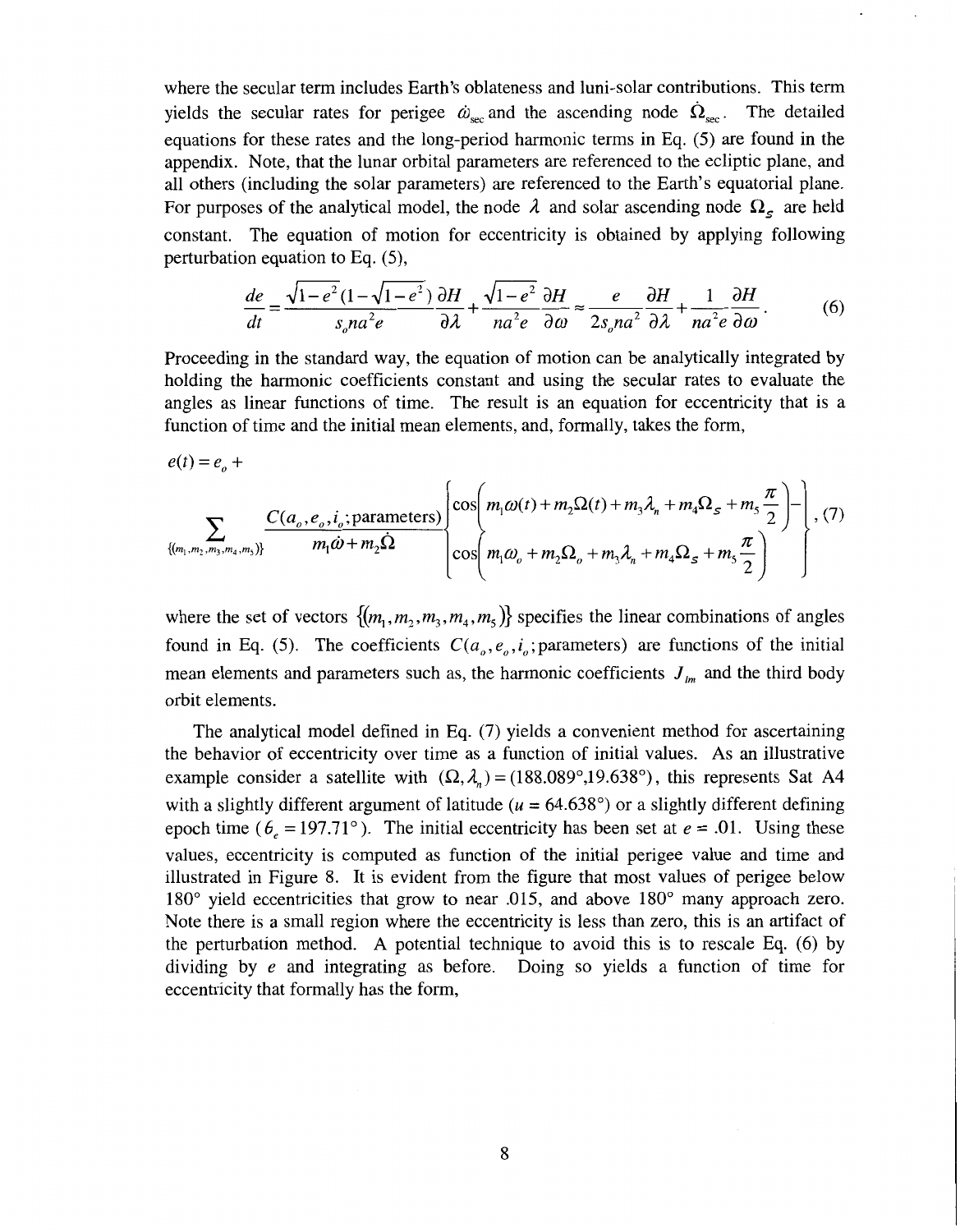$$
e(t) = e_o Exp \bigg[ \sum \frac{C}{e_o (m_1 \dot{\omega} + m_2 \dot{\Omega})} \cos(\cdot) \bigg].
$$
 (8)

<span id="page-8-0"></span>This approach was initially utilized for this study, with good results. Indeed, using the same conditions as those utilized to make Figure 6 and applied to Eq. (8) produce the eccentricity behavior illustrated in Figure 7. Now there is no region that yields negative values for eccentricity and qualitatively the results are very similar to those from the standard theory. However, unlike the standard approach, the result in Eq. (8) has terms of order  $O(J_{22}/e_{0})$  because of the coupling with the tesseral harmonics. This result is not asymptotic as  $e_{\rho} \rightarrow 0$ , hence the predicted behavior diverges from the true behavior. Numerically, if the coupling tesseral terms yield an order of less than  $O(1)$ , then Eq. (8) yields satisfactory results as een in Figure 7. However this result is local and nonuniform in  $e<sub>o</sub>$ . Since Eq. (7) is uniform, it is preferred for assessing the qualitative behavior of eccentricity.

Returning to the example of Sat A4 with the modified nominal node  $(\lambda_n = 19.638^\circ)$ , the shift in node coupled with an anticipated growth of eccentricity of  $\Delta e = .003$  places the satellite trajectory in a region that should encounter an action rate zero (see Figure *2).*  The controlled trajectory result is shown in Figure 8. It is evident from the semi-major axis history and the nodal history that the trajectory passes through an action rate zero during the third cycle (1900 to 3500 days). The EOSK algorithm compensates by redefining target boundaries and performing a maneuver to drift to the new bum boundary  $({\sim 18^{\circ}})$ . The behavior of eccentricity is shown in the middle plot. The numerically propagated result is shown with the solid line and the analytically propagated result (using Eq. (7)) is shown with the dashed line. The analytical result correctly captures the qualitative behavior, and is quantitatively accurate to within 10% of the true values. Comparisons (not shown) with the other trajectories examined in this study yield similar qualitative and quantitative agreement. Using the combination of the action zero locations predicted using Eq. (4a) and the analytical behavior of eccentricity from Eq. **(7),**  it is now possible to ascertain the likelihood that a specific **GPS** mission will encounter an action rate zero and need to utilize a robust SK approach, such as the EOSK algorithm.

#### **CONCLUSION**

These results indicate that an orbit inclined at  $55^{\circ}$  with modest eccentricity can encounter significant regions of phase space that have action rate zeros. The location of these zeros is primarily a function of the nominal stroboscopic node, perigee, and eccentricity. **As** seen in Figure 2, the curves defining these locations become increasingly complex with a modest growth in eccentricity. This study has also shown that the combined interaction of luni-solar perturbations and tesseral harmonics (with a stationary stroboscopic node) dominates the behavior of eccentricity, and can lead to a growth of eccentricity. Indeed, it is possible that eccentricity changes over a mission lifetime can put a satellite orbit that, initially avoided action rate zeros, into a region of space where it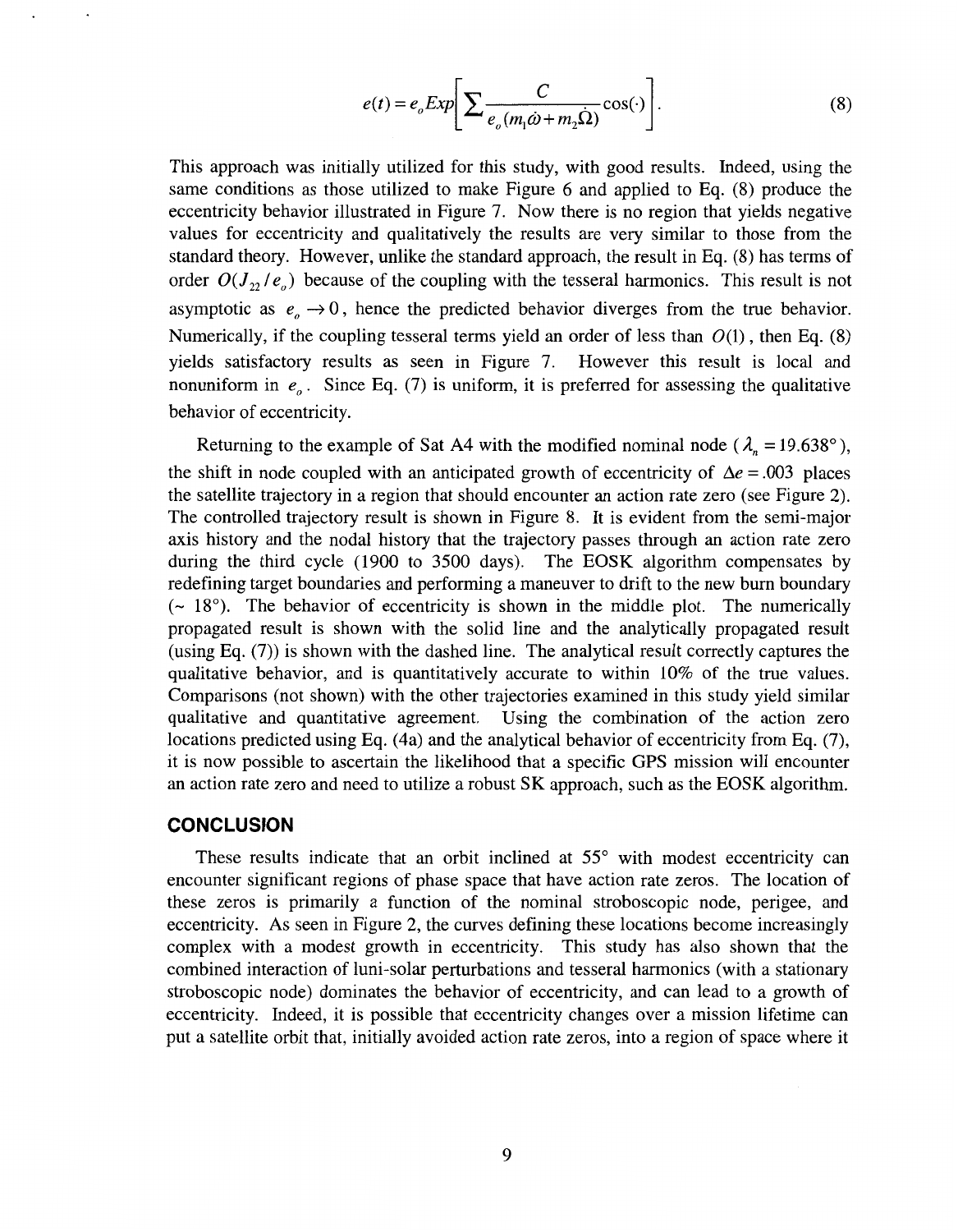will likely encounter them. This has potentially significant operational impacts. The next phase GPS satellites are to be delivered into their final orbits with eccentricities not to exceed  $0.012<sup>4</sup>$ . The preceding analysis shows that GPS satellites in orbits with borderline eccentricities may run the risk of encountering SK instabilities using traditional techniques. Utilization of an enhanced SK method (such as the EOSK approach), repositioning the satellite to avoid the action rate zeros, or controlling eccentricity are all potential solutions to this problem. At a minimum, once an operational orbit is attained an assessment should be made as to likelihood of the satellite encountering these instabilities during the mission lifetime.

#### **ACKNOWLEDGEMENTS**

This research was partially supported by the Jet Propulsion Laboratory, California Institute of Technology, under contract with the National Aeronautics and Space Administration. The author would like to thank John Cox, George Chao, James Gidney, and Matthew Hart of The Aerospace Corporation for their helpful discussions regarding this work, and for providing details regarding the GPS constellation operational requirements and orbit parameters.

#### **APPENDIX**

Detailed equations for the secular rates are as follows,

**APPENDIX**  
\nDetailsed equations for the secular rates are as follows,  
\n
$$
\omega_{\text{sec}} = \frac{3}{4} \frac{nJ_2}{(1-e^2)^2} (4-5\sin^2 i) +
$$
\n
$$
\frac{3}{512} \frac{n_Z^2}{n} \frac{[8+7e^2+(16+9e^2)\cos 2i]}{(1-e^2)^2} (1+3\cos 2i_Z)(1+3\cos 2o_e) +
$$
\n
$$
\frac{3}{128} \frac{n_Z^2}{n} \frac{[8+7e^2+(16+9e^2)\cos 2i]}{(1-e^2)^2} (1+3\cos 2i_S) ,
$$
\n
$$
\dot{\Omega}_{\text{sec}} = -\frac{3}{2} \frac{nJ_2}{(1-e^2)^2} \cos i -
$$
\n
$$
\frac{3}{128} \frac{n_Z^2}{n} \frac{(2+3e^2)\cos i}{(1-e^2)^2} (1+3\cos 2i_Z)(1+3\cos 2o_e) -
$$
\n
$$
\frac{3}{32} \frac{n_Z^2}{n} \frac{(2+3e^2)\cos i}{(1-e^2)^2} (1+3\cos 2i_S) ,
$$
\n(10)

where *n,*  $n_a$ , and  $n_s$  refer to the mean motion rates of the satellite, the Moon, and the Sun, respectively. The angle *0,* is the obliquity of the ecliptic. Recall that all lunar orbit parameters are referenced to the ecliptic plane, and solar apparent orbit parameters are referenced to the Earth's equatorial plane. Detailed equations for the long period harmonic terms identified in the Hamiltonian of Eq. (5) take the form,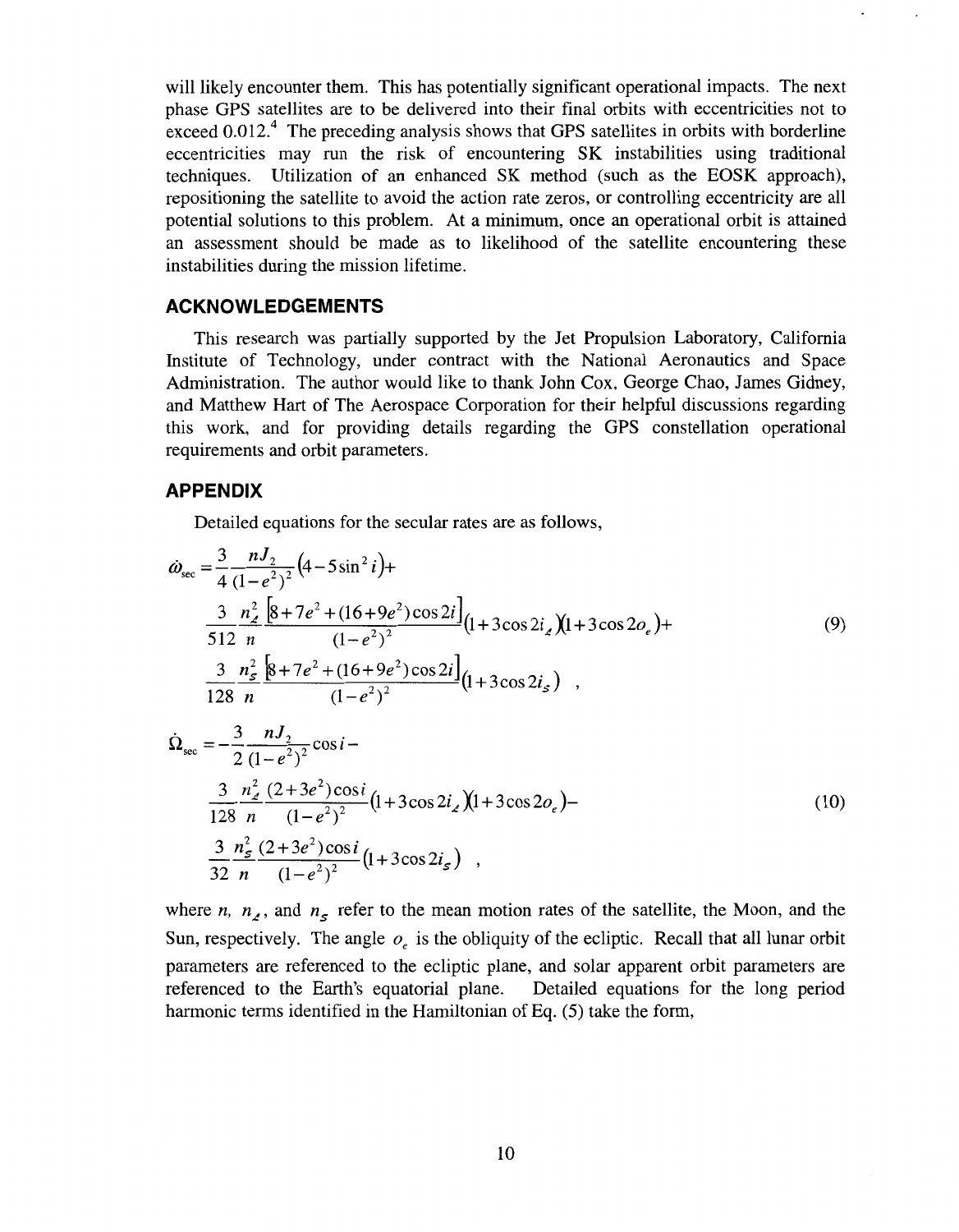$$
V_{\text{GPS}}^2 = e^2 \frac{\mu_2}{a_2} \left( \frac{a}{a_2} \right)^2 \left( \frac{3}{4} \sin^2 i_2 - \frac{1}{2} \right) \begin{cases} \frac{15}{8} \sin^2 i (1 + 3 \cos \varrho_\varepsilon) \cos 2\omega - \\ \frac{15}{16} \sin i (1 + \cos i) \sin 2\varrho_\varepsilon \cos 2\omega + \Omega \end{cases} + O(e^3), \quad (11)
$$

$$
V_{\text{GPS}}^s = e^2 \frac{\mu_s}{a_s} \left( \frac{a}{a_s} \right)^2 \begin{cases} \frac{15}{8} \sin^2 i \left( \frac{3}{4} \sin^2 i_s - \frac{1}{2} \right) \cos 2\omega + \\ \frac{15}{16} \sin i (1 + \cos i) \sin i_s \cos i_s \cos 2\omega + \Omega - \Omega_s \end{cases} + O(e^3), \quad (12)
$$

$$
V_{GPS}^7 = -\frac{\mu}{a} \begin{cases} \frac{15}{8} \left( \frac{R_e}{a} \right)^3 \sin i (1 - 2 \cos i - 3 \cos^2 i) J_{32} \cos [2(\lambda - \lambda_{32})] - \\ \frac{3}{8} e \left( \frac{R_e}{a} \right)^2 (1 + \cos i)^2 J_{22} \cos [2(\lambda - \lambda_{22}) + \omega] + \\ \frac{9}{4} e \left( \frac{R_e}{a} \right)^2 \sin^2 J_{22} \cos [2(\lambda - \lambda_{22}) - \omega] \end{cases} + O(e^2).
$$
 (13)

$$
V_{\rm GPS}^{\sharp} = -\frac{3}{2} e \frac{\mu}{a} \left( \frac{R_e}{a} \right)^3 J_3 \left\{ \frac{5}{4} \sin^3 i - \sin i \right\} \cos \frac{\pi}{2} - \omega + O(e^3) \,. \tag{14}
$$

## **REFERENCES**

- 1. Ely, T. A., and Howell, K. **C.** "Long Term Evolution of Artificial Satellite Orbits Due to Resonant Tesseral Harmonics," *Journal of the Astronautical Sciences,* Vol. **44,** No. 2, April - June 1996.
- 2. Ely, T. **A.,** and Howell, K. **C.** "East-West Stationkeeping of Satellite Orbits with Resonant Tesseral Harmonics." *ACTA Astronautica* (accepted for publication).
- 3. Ely, T. A., and Howell, K. **C.** "Dynamics of Artificial Satellite Orbits with Tesseral Resonances Including the Effects of Luni-Solar Perturbations." *International Journal of Dynamics and Stability of Systems,* Vol. 12, No. **4,** December 1997.
- **4.** Gidney, J., Astrodynamics Department, The Aerospace Corporation, private communication, May 1999.
- 5. Giacaglia, G. E. O., "Third Body Perturbations on Satellites." *Proceedings of the Artificial Satellite Theory Workshop,* U.S. Naval Observatory, Nov 8-9, 1993.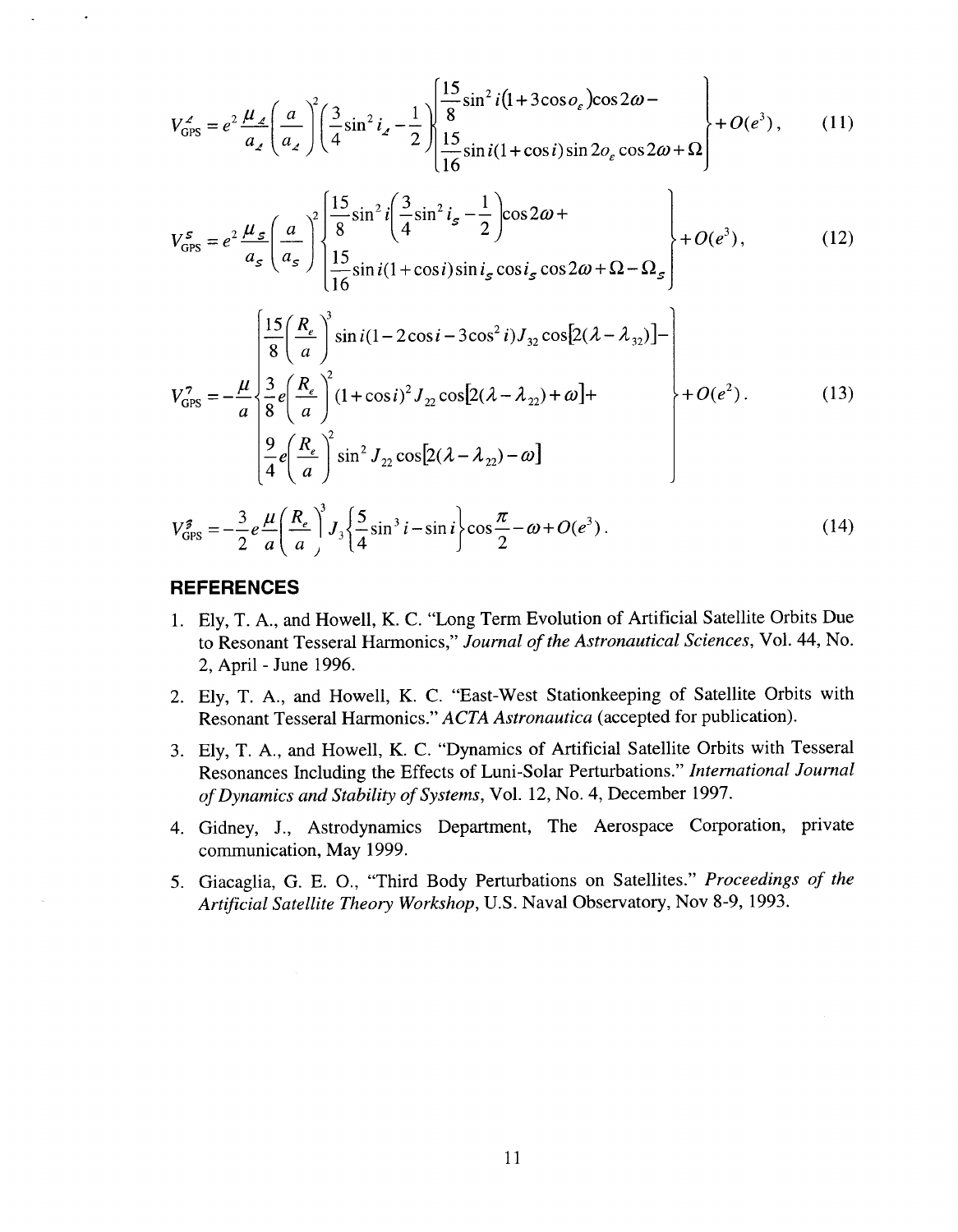



Figure 1: Poincaré section of GPS class of orbits for different eccentricities ( $\omega$  = 65°)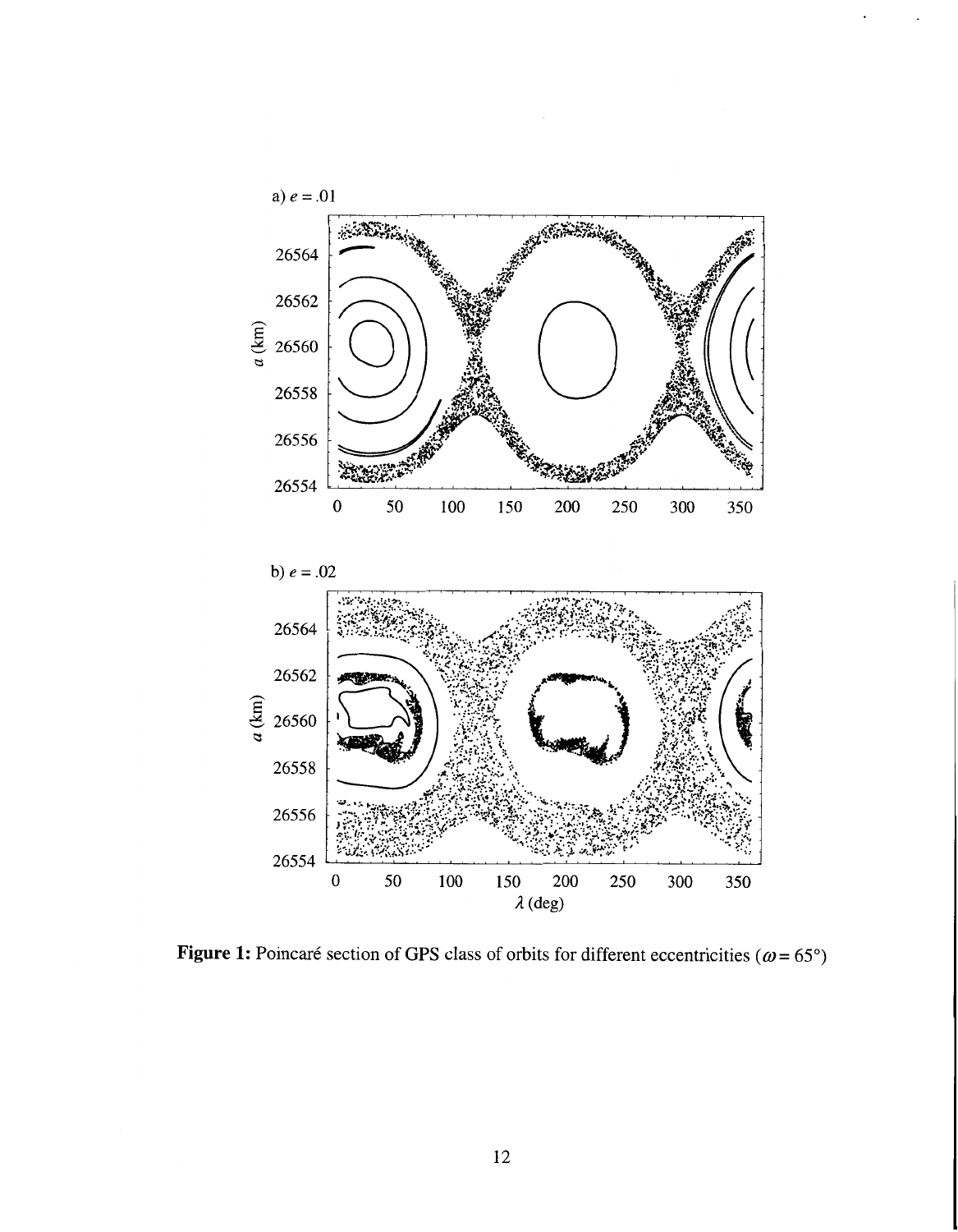

 $\bar{\mathcal{A}}$ 

 $\mathbf{r}$ 

Figure 2: Action rate zeros parameterized by eccentricity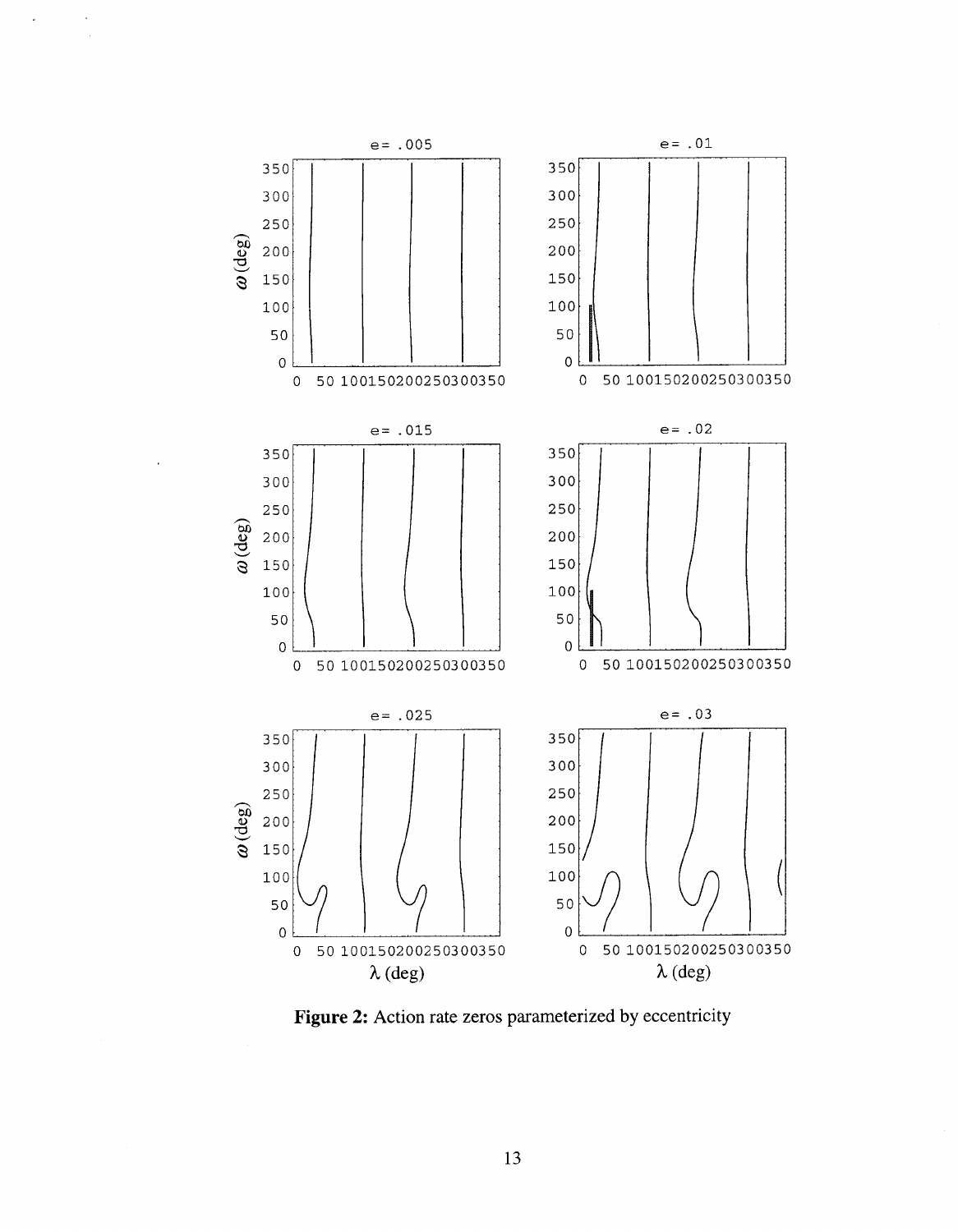

 $\epsilon$ 

 $\bar{z}$ 

**Figure 3:** Stationkeeping cycle for the case with  $e = .01$ . No action rate zeros encountered.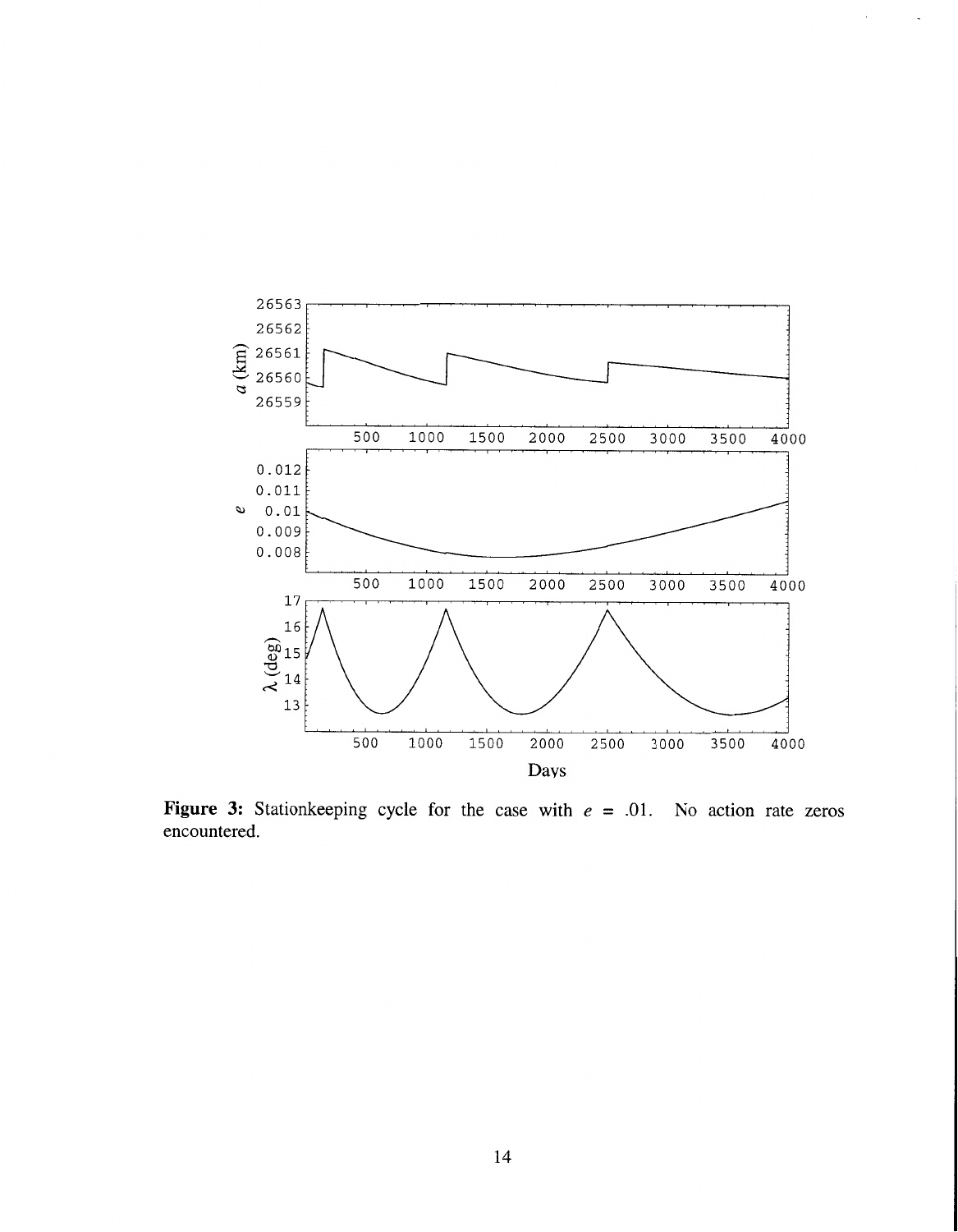

 $\mathbf{v}^{\left(1\right)}$  ,

 $\bar{\mathcal{A}}$ 

**Figure 4:** Stationkeeping cycle for the case with  $e = .02$ . Action rate zero encountered in **the third cycle** (1 100 **to** 2400 **days) and the** EOSK **algorithm compensates for zero.**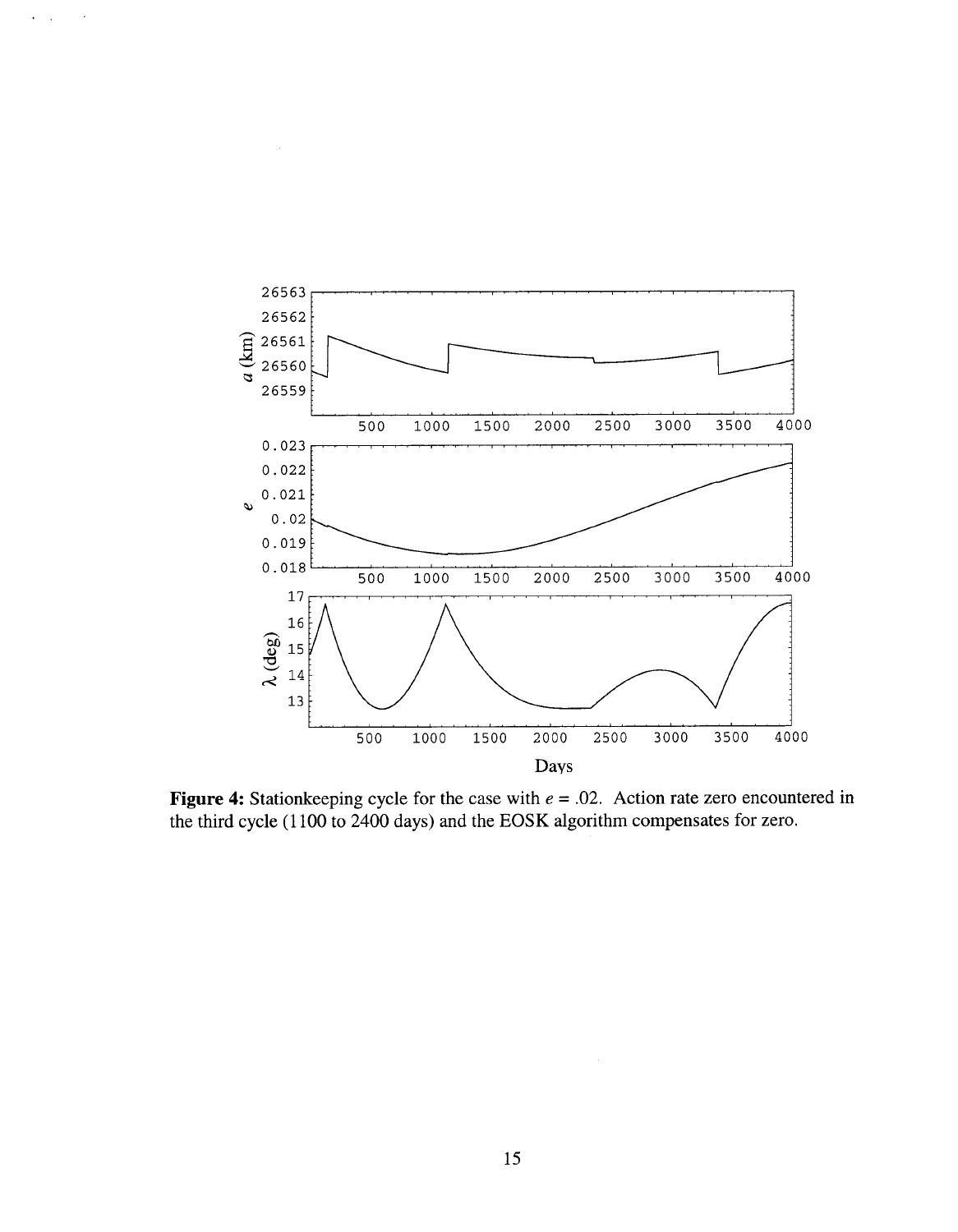

 $\hat{\mathcal{A}}$ 

 $\frac{1}{2}$  ,  $\frac{1}{2}$  ,  $\frac{1}{2}$ 

Figure 5: Extremely long term behavior of eccentricity vs. inclination for a GPS like orbit. The dynamics illustrate chaos and diffusion as it follows resonance locations.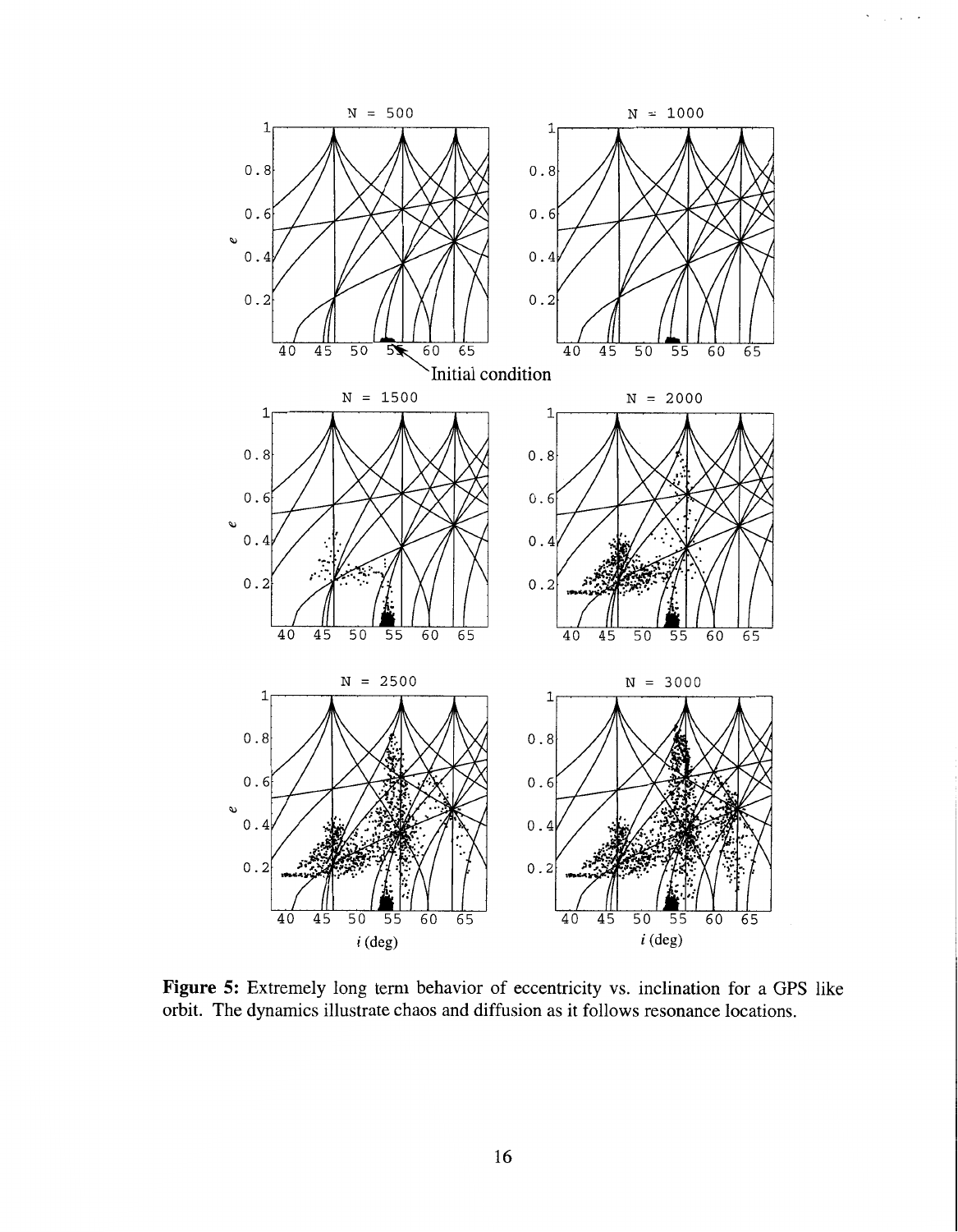

Figure 6: Analytical eccentricity behavior as a function of initial perigee and time, obtained using standard perturbation theory.



Figure 7: Analytical eccentricity behavior as a function of initial perigee and time, obtained using standard perturbation theory.